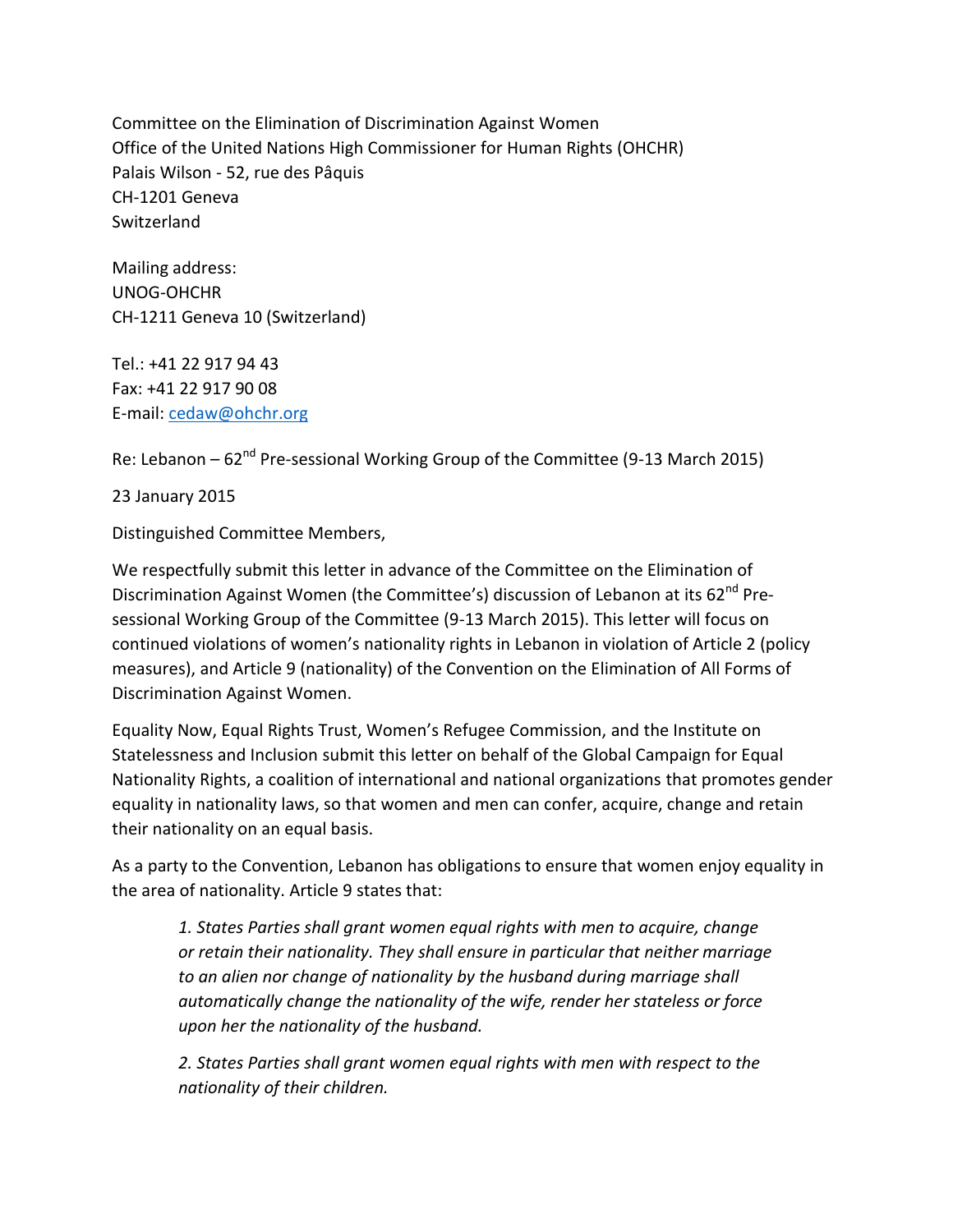In its recent General Comment No. 32 on the gender-related dimensions of refugee status, asylum, nationality and statelessness of women, the Committee confirmed that Article 9 extends an obligation to ensure equality between men and women in the ability to confer their nationality to their spouse.

Lebanon has placed a reservation against Article 9(2). However, we share the view of the Committee that Article 9 among other articles is "central to the object and purpose of the Convention and that the reservations impact negatively on the enjoyment by women of their rights." Furthermore, we believe that the maintenance of nationality laws which discriminate on the basis of gender are themselves in conflict with the object and purpose of the Convention and with the general obligation of all state parties to "agree to pursue by all appropriate means and without delay a policy of eliminating discrimination against women."

Decree No15 on Lebanese Nationality discriminates against women in denying Lebanese women the right to pass citizenship to their children, unless the father is unknown or is stateless, while allowing automatic citizenship to children of male citizens. Anecdotal information suggests that even where the father is unknown or stateless, Lebanese women have not been able successfully to obtain citizenship for their otherwise entitled children. We would respectfully ask the Committee to enquire of the State Party whether this is indeed the case and, if so, what efforts they are making to ensure proper application of the law. The law also provides a pathway to citizenship for foreign spouses of Lebanese men, without providing these same rights for foreign spouses of Lebanese women.

This discrimination has resulted in severe hardship for the families concerned. Women have expressed anxiety about being separated from their children on any disagreement with their foreign husbands and families have suffered through lack of access to social services and equal economic opportunities. Such distinctions in the transmission of citizenship violate the right to equality, and constitute discrimination on the basis of sex in breach of international law. As stated above, while Lebanon has placed a reservation against Article 9, we consider this reservation to be contrary to the object and purpose of the Convention, and are also of the view that the provisions of Decree No15 on Lebanese Nationality which distinguish between men and women in respect of their ability to confer nationality contravene the general obligation to eliminate all forms of discrimination against women which arises under Article 2.

In Lebanon's 2008 response to the Committee's List of Issues, the government stated that there has been no opportunity for the achievement of any official progress in terms of granting right of nationality to the children of Lebanese women married to non-Lebanese due to the critical political situation in Lebanon since the war of July 2006 and the repercussions of that war. We note the Committee's urging however that Lebanon "recognize the negative impact of its nationality law on Lebanese women married to foreigners and on the children of these women and, accordingly revise its nationality law and remove its reservation to Article 9 of CEDAW. We note with appreciation government indications in 2012 that it would grant civil rights to children of Lebanese women in relation to access to work, health care, and residency permits,